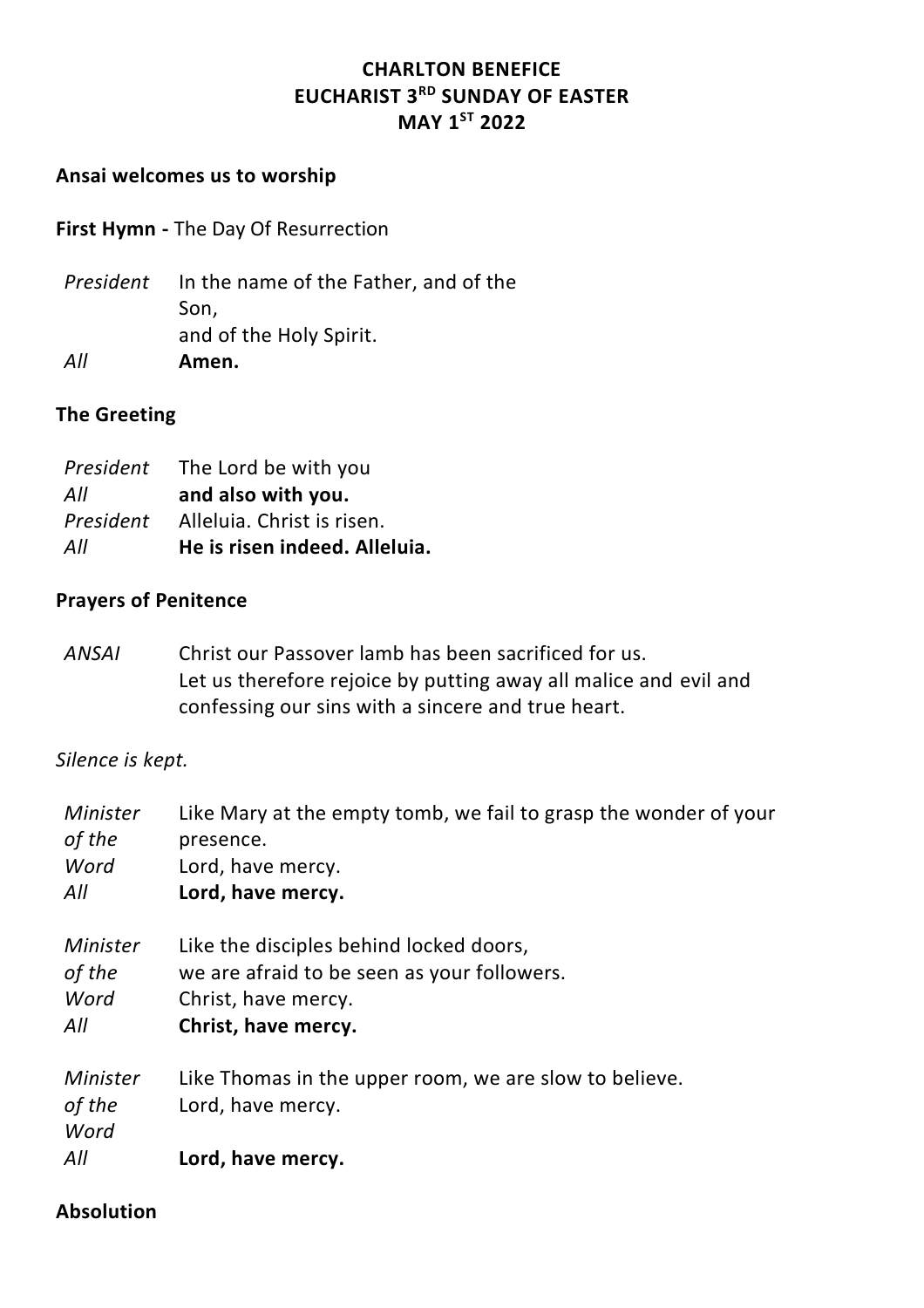*President* May the God of love and power forgive you and free you from your sins, heal and strengthen you by his Spirit, and raise you to new life in Christ our Lord.

*All* **Amen.**

## **Gloria in Excelsis**

# **The Collect**

*President* Let us pray that we may reign with the risen Christ in glory.

Risen Christ, you filled your disciples with boldness and fresh hope: strengthen us to proclaim your risen life and fill us with your peace, to the glory of God the Father**Amen***.*

# **Liturgy of the Word**

# **ANSAI – Michael is reading from the Acts of the Apostles and then Rosie from the New Testament**

## **First Reading – read by Michael P**

## **A reading from the Acts of the Apostles**

Meanwhile Saul, still breathing threats and murder against the disciples of the Lord, went to the high priest and asked him for letters to the synagogues at Damascus, so that if he found any who belonged to the Way, men or women, he might bring them bound to Jerusalem. Now as he was going along and approaching Damascus, suddenly a light from heaven flashed around him. He fell to the ground and heard a voice saying to him, 'Saul, Saul, why do you persecute me?' He asked, 'Who are you, Lord?' The reply came, 'I am Jesus, whom you are persecuting. But get up and enter the city, and you will be told what you are to do.'

*At the end of the reading …*

*Reader All* This is the word of the Lord. **Thanks be to God.**

**New Testament Reading – read by Rosie**

**A reading from the Revelation to John**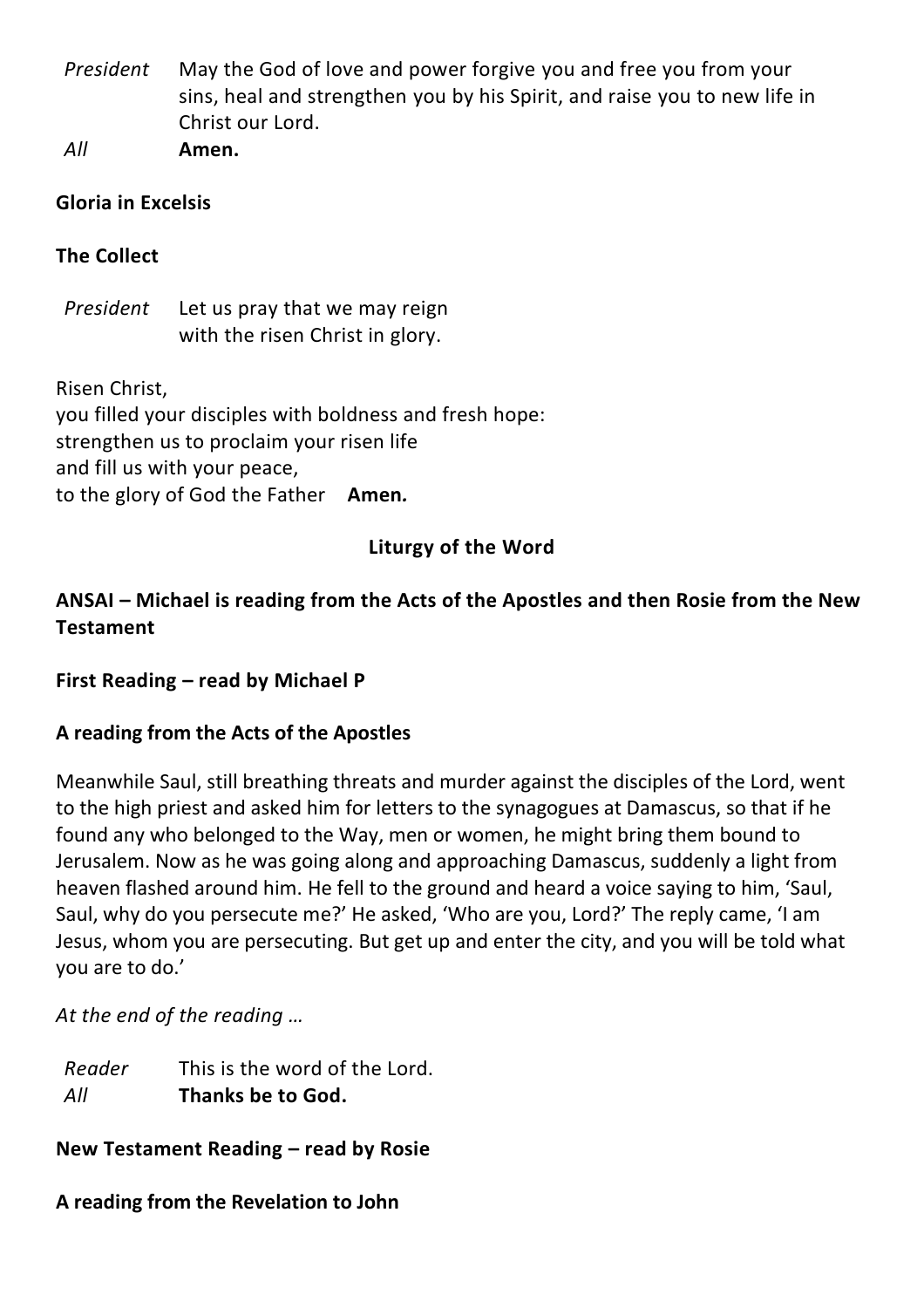Then I looked, and I heard the voice of many angels surrounding the throne and the living creatures and the elders; they numbered myriads of myriads and thousands of thousands, singing with full voice, 'Worthy is the Lamb that was slaughtered to receive power and wealth and wisdom and might and honour and glory and blessing!' Then I heard every creature in heaven and on earth and under the earth and in the sea, and all that is in them, singing, 'To the one seated on the throne and to the Lamb be blessing and honour and glory and might for ever and ever!'

And the four living creatures said, 'Amen!' And the elders fell down and worshipped.

*At the end of the reading …*

*Reader All* This is the word of the Lord. **Thanks be to God.**

**Ansai** – Deborah is reading the Gospel today, but first we sing our gradual hymn, 'Now The Green Blade Rises'

**Gradual Hymn -** Now The Green Blade Rises

# **Gospel Reading – read by Deborah**

*Reader* Alleluia, alleluia. I am the first and the last, says the Lord, and the living one; I was dead, and behold I am alive for evermore.

*All* **Alleluia.**

*Reader* Hear the Gospel of our Lord Jesus Christ according to John **Glory to you, O Lord.**

> After these things Jesus showed himself again to the disciples by the Sea of Tiberias; and he showed himself in this way. Gathered there together were Simon Peter, Thomas called the Twin, Nathanael of Cana in Galilee, the sons of Zebedee, and two others of his disciples. Simon Peter said to them, 'I am going fishing.' They said to him, 'We will go with you.' They went out and got into the boat, but that night they caught nothing.

> Just after daybreak, Jesus stood on the beach; but the disciples did not know that it was Jesus. Jesus said to them, 'Children, you have no fish, have you?' They answered him, 'No.' He said to them, 'Cast the net to the right side of the boat, and you will find some.' So they cast it, and now they were not able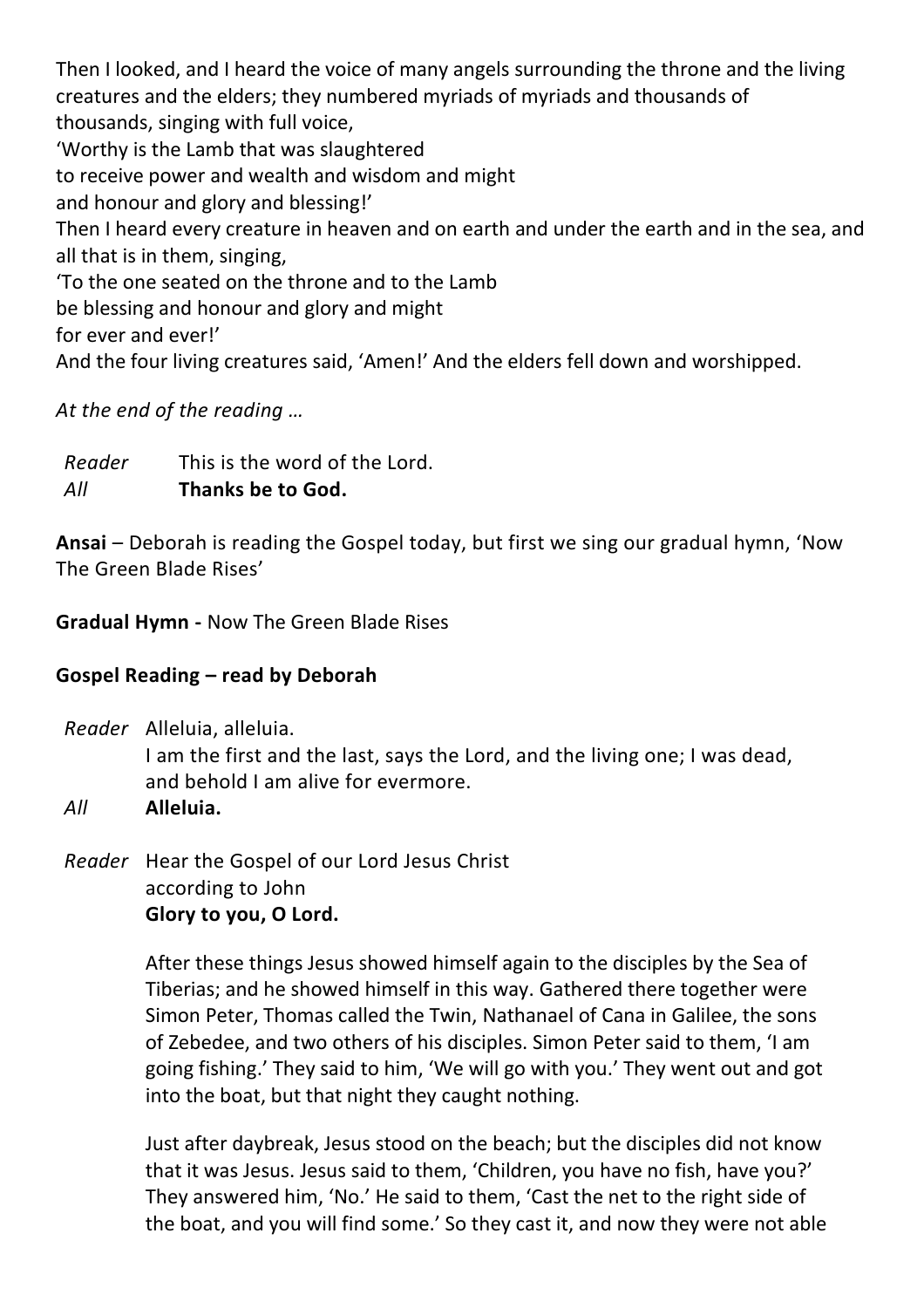to haul it in because there were so many fish. That disciple whom Jesus loved said to Peter, 'It is the Lord!' When Simon Peter heard that it was the Lord, he put on some clothes, for he was naked, and jumped into the lake. But the other disciples came in the boat, dragging the net full of fish, for they were not far from the land, only about a hundred yards off.

When they had gone ashore, they saw a charcoal fire there, with fish on it, and bread. Jesus said to them, 'Bring some of the fish that you have just caught.' So Simon Peter went aboard and hauled the net ashore, full of large fish, a hundred and fifty-three of them; and though there were so many, the net was not torn. Jesus said to them, 'Come and have breakfast.' Now none of the disciples dared to ask him, 'Who are you?' because they knew it was the Lord. Jesus came and took the bread and gave it to them, and did the same with the fish. This was now the third time that Jesus appeared to the disciples after he was raised from the dead.

When they had finished breakfast, Jesus said to Simon Peter, 'Simon son of John, do you love me more than these?' He said to him, 'Yes, Lord; you know that I love you.' Jesus said to him, 'Feed my lambs.' A second time he said to him, 'Simon son of John, do you love me?' He said to him, 'Yes, Lord; you know that I love you.' Jesus said to him, 'Tend my sheep.' He said to him the third time, 'Simon son of John, do you love me?' Peter felt hurt because he said to him the third time, 'Do you love me?' And he said to him, 'Lord, you know everything; you know that I love you.' Jesus said to him, 'Feed my sheep. Very truly, I tell you, when you were younger, you used to fasten your own belt and to go wherever you wished. But when you grow old, you will stretch out your hands, and someone else will fasten a belt around you and take you where you do not wish to go.' (He said this to indicate the kind of death by which he would glorify God.) After this he said to him, 'Follow me.'

*At the end of the Gospel ..*

*Reader* This is the Gospel of the Lord. *All* **Praise to you, O Christ.**

# **Interactive Discussion – Revd Liz**

*Please sit. After the sermon, there is a short silence.*

# **Affirmation of Faith**

*President* Let us declare our faith in the resurrection of our Lord Jesus Christ.

## *All* **Christ died for our sins in accordance with the Scriptures;**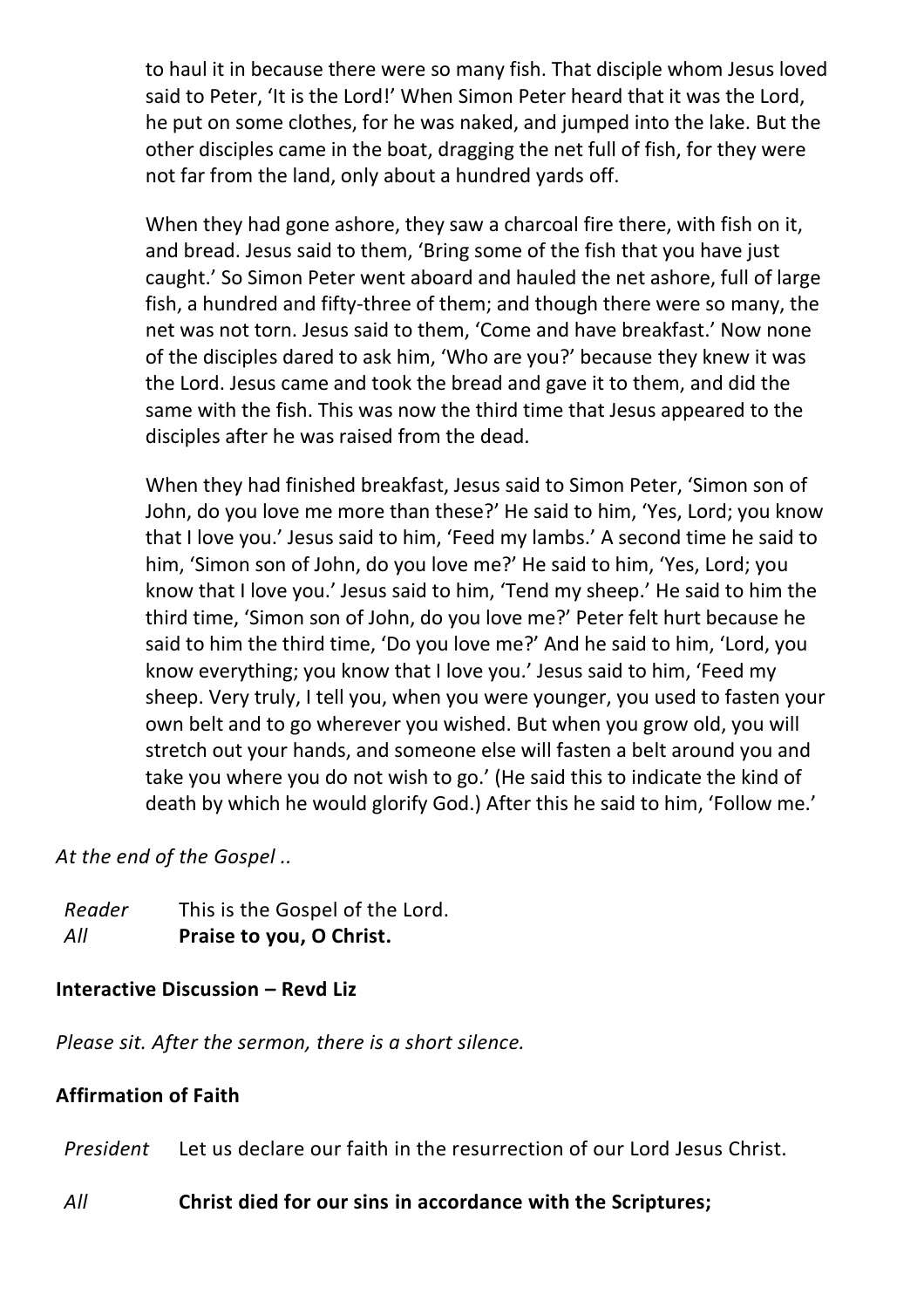**He was buried; he was raised to life on the third day in accordance With the Scriptures; afterwards he appeared to his followers, and to all the apostles: this we have received, and this we believe. Amen**

#### **Intercessions – led by Naomi**

*President* In joy and hope let us pray to the Father.

*Please sit. Prayers are offered* 

*Intercessor* Lord, in your mercy **hear our prayer.**

*(or)*

Lord, hear us. **Lord, graciously hear us.**

*After the final prayer …*

*Intercessor* God of mercy, **hear our prayer and make us one in heart and mind to serve you with joy forever. Amen.**

#### **Liturgy of the Eucharist**

#### **The Peace**

*President* The risen Christ came and stood among his disciples and said, 'Peace be with you.' Then were they glad when they saw the Lord. Alleluia.

The peace of the risen Christ be always with you *All* **and also with you. Alleluia.**

*President* Let us offer one another a sign of peace.

*Please use chat to share the peace*

**Offertory Hymn**: The Strife Is O'er

**Preparation of the Table**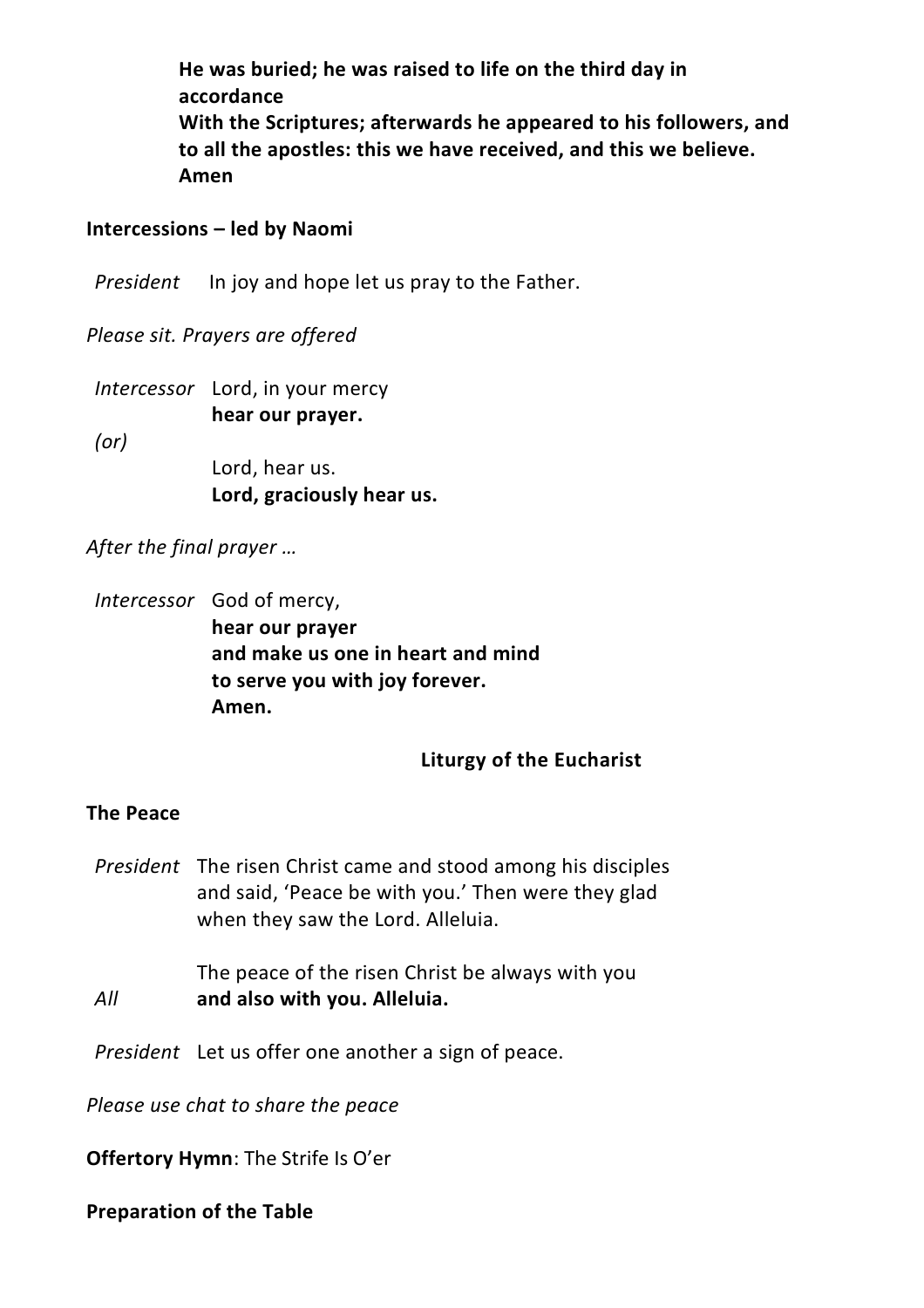# *The gifts of the people are gathered and presented.*

*President* Be present, be present, Lord Jesus Christ, our risen high priest; and make yourself known in the breaking of bread. *All* **Amen.**

# **The Eucharistic Prayer**

| President | The Lord is here.                                             |
|-----------|---------------------------------------------------------------|
| All       | His Spirit is with us.                                        |
| President | Lift up your hearts.                                          |
| All       | We lift them to the Lord.                                     |
| President | Let us give thanks to the Lord our God.                       |
| All       | It is right to give thanks and praise.                        |
|           |                                                               |
| President | It is indeed right, it is our duty and our joy,               |
|           | at all times and in all places to give you thanks and praise, |
|           | holy Father, heavenly King, almighty and eternal God,         |
|           | through Jesus Christ your Son our Lord.                       |
|           | For he is your living Word; through him you have created      |
|           | all things from the beginning,                                |
|           | and formed us in your own image.                              |
| All       | To you be glory and praise for ever.                          |
|           |                                                               |
| President | Through him you have freed us from the slavery of sin,        |
|           | giving him to be born                                         |
|           | of a woman and to die upon the cross;                         |
|           | you raised him from the dead and exalted him to your          |
|           | right hand on high.                                           |
| All       | To you be glory and praise for ever.                          |
|           |                                                               |
| President | Through him you have sent upon us your holy and life-         |
|           | giving Spirit, and made us                                    |
|           | a people for your own possession.                             |
| All       | To you be glory and praise for ever.                          |
|           |                                                               |
|           | President And now we give you thanks because in               |
|           | his                                                           |
|           | victory over the grave a new age has                          |
|           | dawned, the long reign of sin is ended,                       |
|           | a broken world is being renewed and                           |
|           | humanity is once again made whole.                            |
|           | Therefore with angels and archangels,                         |
|           | and with all the company of heaven,                           |
|           |                                                               |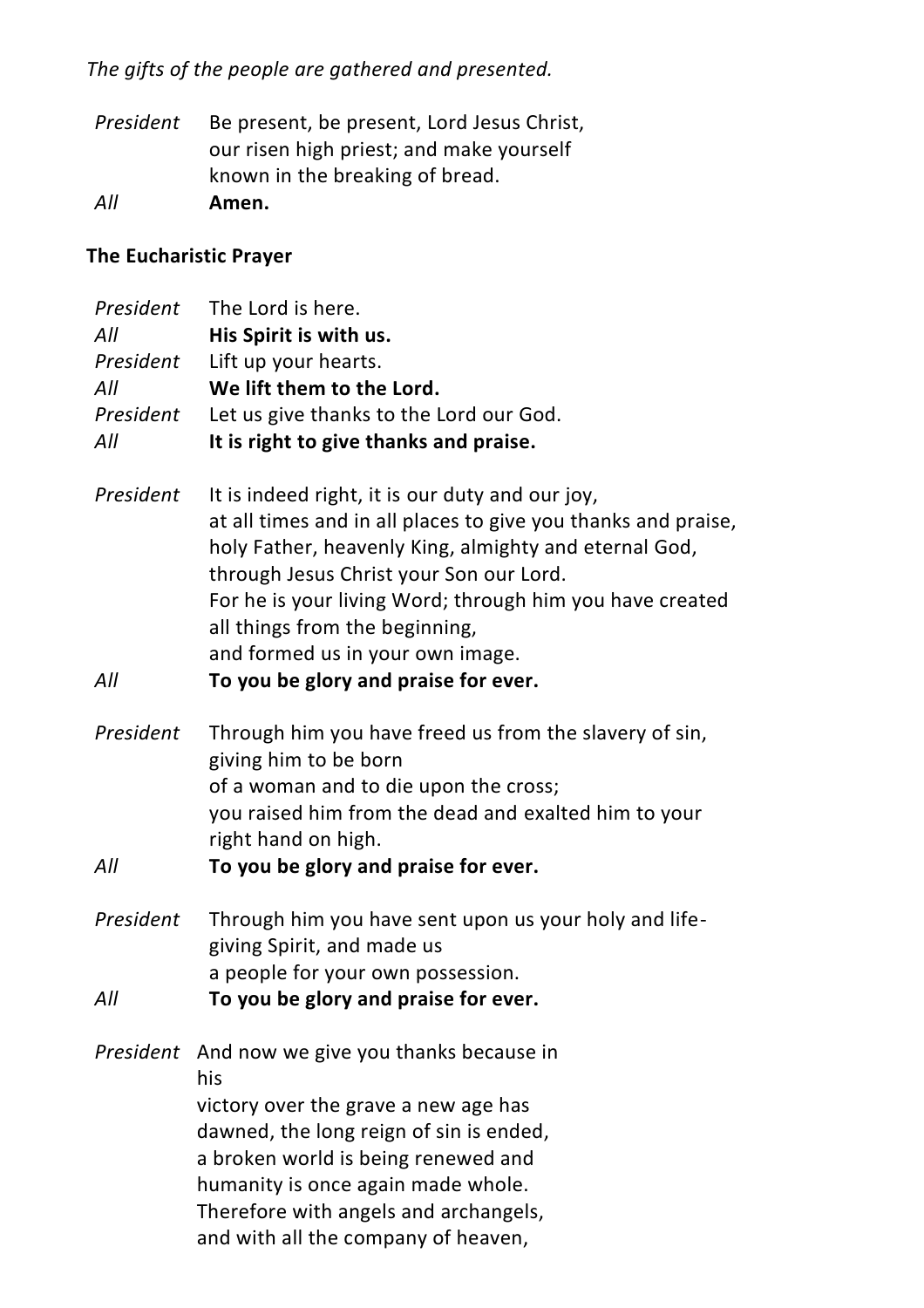we proclaim your great and glorious name,

for ever praising you and *saying*:

- *All* **Holy, holy, holy Lord, God of power and might, heaven and earth are full of your glory. Hosanna in the highest. Blessed is he who comes in the name of the Lord. Hosanna in the highest.**
- *President* Accept our praises, heavenly Father, through your Son our Saviour Jesus Christ, and as we follow his example and obey his command, grant that by the power of your Holy Spirit these gifts of bread and wine may be to us his body and his blood; who, in the same night that he was betrayed, took bread and gave you thanks; he broke it and gave it to his disciples, saying:

Take, eat; this is my body which is given for

you; do this in remembrance of me.

*All* **To you be glory and praise for ever.**

- *President* In the same way, after supper he took the cup and gave you thanks; he gave it to them, saying: Drink this, all of you; this is my blood of the new covenant, which is shed for you and for many for the forgiveness of sins. Do this, as often as you drink it, in remembrance of me.
- *All* **To you be glory and praise for ever.**

*President* Therefore, heavenly Father, we remember his offering of himself made once for all upon the cross; we proclaim his mighty Resurrection and glorious Ascension; we look for the coming of your kingdom, and with this bread and this cup we make the memorial of Christ your Son our Lord. Christ is the bread of life: *All* **When we eat this bread and drink this cup, we proclaim your death, Lord Jesus,**

**until you come in glory.**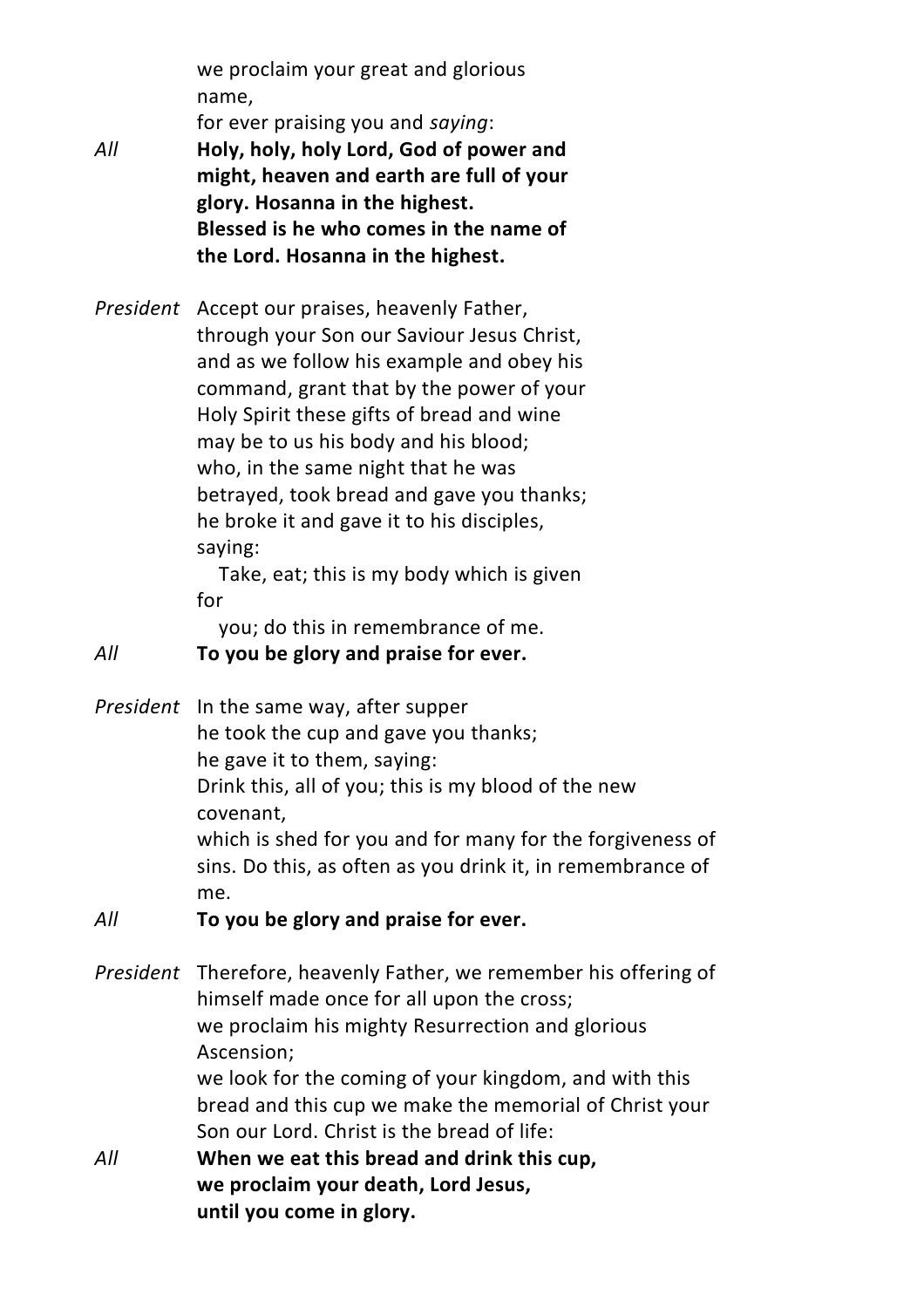*President* Accept through him, our great high priest, this our sacrifice of thanks and praise, and as we eat and drink these holy gifts in the presence of your divine majesty, renew us by your Spirit, inspire us with your love, and unite us in the body of your Son, Jesus Christ our Lord.

#### *All* **To you be glory and praise for ever.**

- *President* Through him, and with him, and in him, in the unity of the Holy Spirit, with all who stand before you in earth and heaven, we worship you, Father almighty, in songs of everlasting praise:
- *All* **Blessing and honour and glory and power be yours for ever and ever. Amen.**

#### **The Lord's Prayer**

- *President* Rejoicing in God's new creation, as our Saviour taught us, so we pray
- *All* **Our Father in heaven, hallowed be your name, your kingdom come, your will be done, on earth as in heaven. Give us today our daily bread. Forgive us our sins as we forgive those who sin against us. Lead us not into temptation but deliver us from evil. For the kingdom, the power, and the glory are yours now and for ever. Amen.**

## **Breaking of the Bread**

*The president breaks the consecrated bread.*

- *President* Jesus says, I am the bread of life, whoever eats of this bread will live for ever.
- *All* **Lord, our hearts hunger for you; give us this bread always.**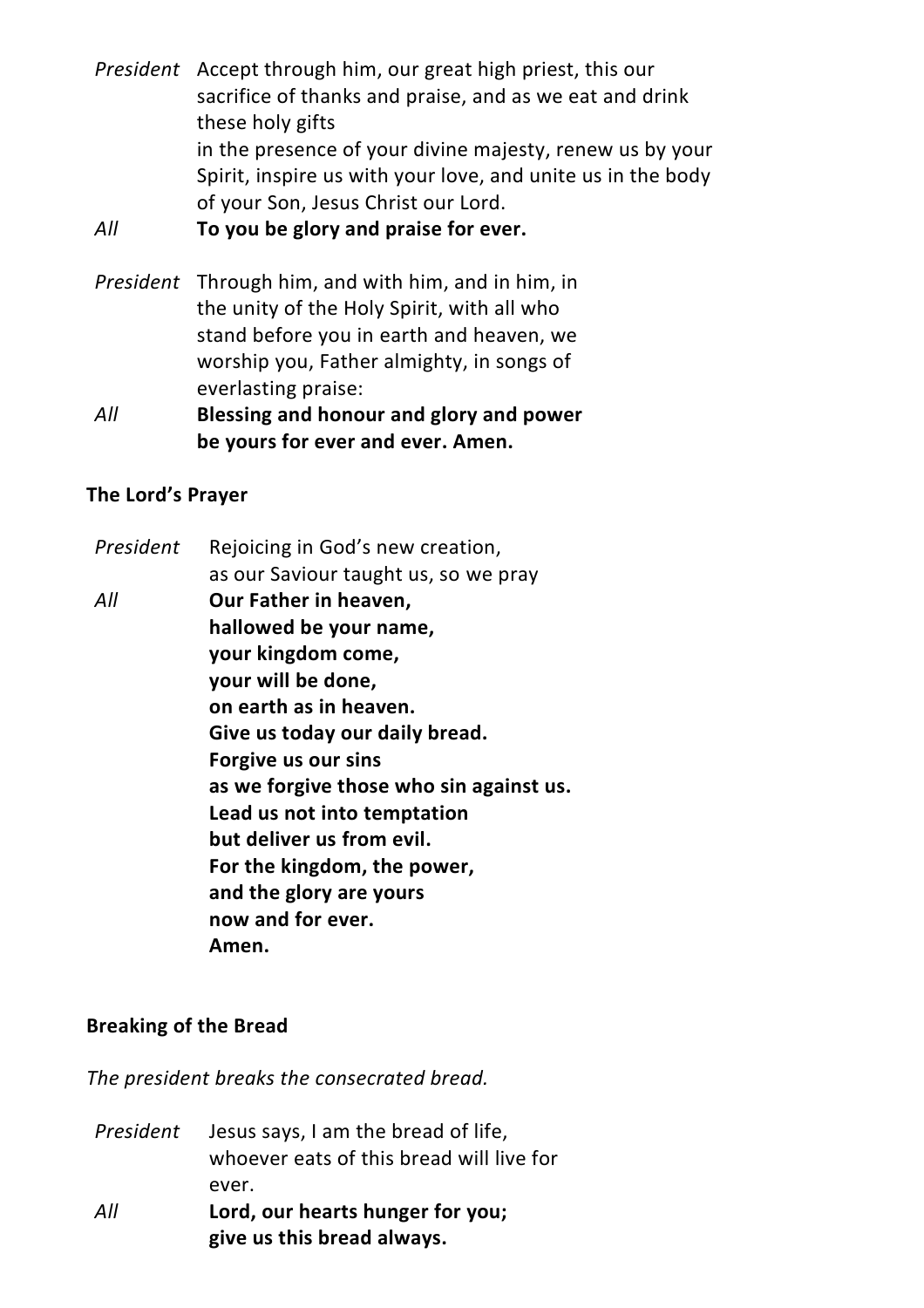## **Agnus Dei**

**Lamb of God, you take away the sin of the world, have mercy on us. Lamb of God, you take away the sin of the world, have mercy on us. Lamb of God, you take away the sin of the world, grant us peace.**

*(or)*

**Jesus, Lamb of God, have mercy on us. Jesus, bearer of our sins, have mercy on us. Jesus, redeemer of the world, grant us peace.**

## **Invitation to Communion**

|     | <i>President</i> Alleluia. Christ our Passover |
|-----|------------------------------------------------|
|     | is sacrificed for us.                          |
| All | Therefore let us keep the feast. Alleluia.     |

**Communion Hymn**: This Joyful Eastertide

# **Prayer after Communion**

## *Silence is kept.*

Living God, your Son made himself known to his disciples in the breaking of bread: open the eyes of our faith, that we may see him in all his redeeming work; who is alive and reigns, now and for ever. **Amen.**

## **Notices – given by Liz**

## **Final Prayer**

| <b>ANSAI</b> | We say together                         |
|--------------|-----------------------------------------|
| All          | Father of all, we give you thanks and   |
|              | praise, that when we were still far off |